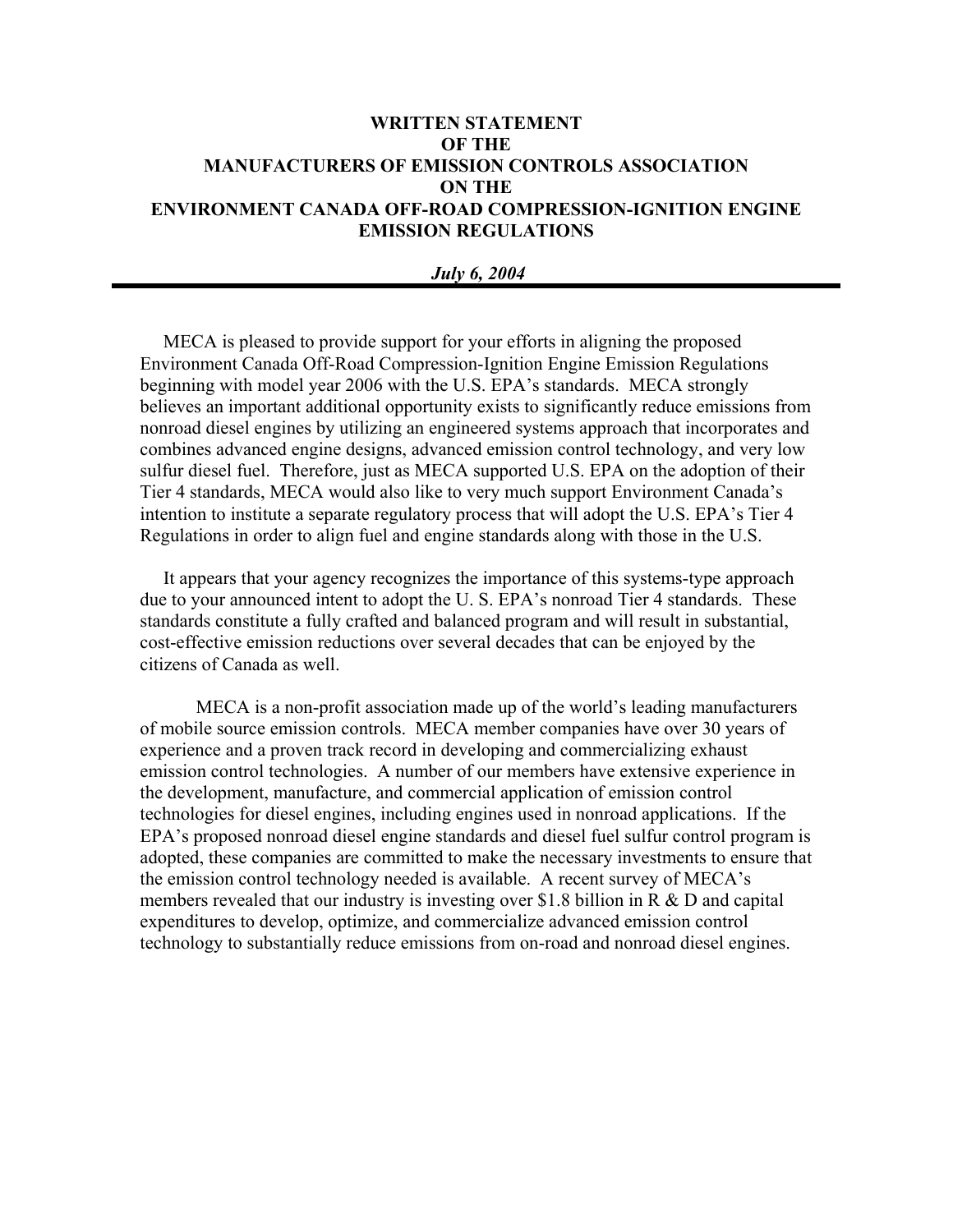#### **TECHNOLOGICAL FEASIBILITY OF ADOPTING EPA's NONROAD TIER 4 FUEL AND ENGINE STATNDARDS**

# *Overview*

 MECA believes the proposed exhaust and crankcase emission standards for nonroad diesel engines can be achieved in a cost-effective manner within the lead-time provided, if very low sulfur diesel fuel (15 ppm maximum sulfur) is available. Indeed, we anticipate that in response to a growing demand for low-emitting nonroad engines, improved engine designs coupled with advanced particulate matter (PM), toxic hydrocarbon (HC), and oxides of nitrogen (NOx) emission control technologies will be available on some models of nonroad engines in advance of the effective dates of the standards for use in those areas where 15 ppm sulfur diesel is available in advance of the 2010 fuel sulfur compliance deadline.

Technologies to reduce diesel PM, such as diesel particulate filters and diesel oxidation catalysts, are commercially available today. In fact, the use of exhaust emission control technology for nonroad diesel engines is not new. For over thirty-five years, nonroad diesel engines used in the construction, mining, and materials handling industries have been equipped with exhaust emission control technology – initially with diesel oxidation catalysts (DOCs) and followed later by diesel particulate filters (DPFs). These systems have been installed on vehicles and equipment both as original equipment and as retrofit technology on over 250,000 nonroad engines worldwide.

 Technologies such as DPFs and NOx absorbers, as well as the integration strategies that are being developed to meet the U.S. EPA's 2007 and 2010 heavy-duty onroad diesel engine standards, generally can be applied to nonroad diesel engines and vehicles. Also, SCR, which has been widely used on stationary engines and in some mobile source applications on a limited basis, is another possible NOx control option. Exhaust gas recirculation (EGR) technology, which is being used on highway HDEs and is being evaluated on nonroad engines as a retrofit option, will also be an available option to help meet the proposed standards. Finally, lean-NOx catalyst technology, which has been utilized in passenger car applications in Europe and is an available retrofit technology for on-road HDEs, is a strategy that could be used to help meet the possible less stringent NOx standards being contemplated for several of the smaller engine categories of nonroad diesel engines. A comprehensive list of references discussing the considerable progress in developing, optimizing, and applying advanced emission control technologies and strategies for reducing emissions from diesel engines can be found in *Diesel Emission Control: 2001 in Review*, SAE Paper No. 2002-01-0285 (2002 SAE Congress, Detroit) and *Diesel Emission Control: 2002 in Review*, SAE Paper No. 2003- 01-0039 (2003 SAE Congress, Detroit SAE Paper No. 2004-01-0070).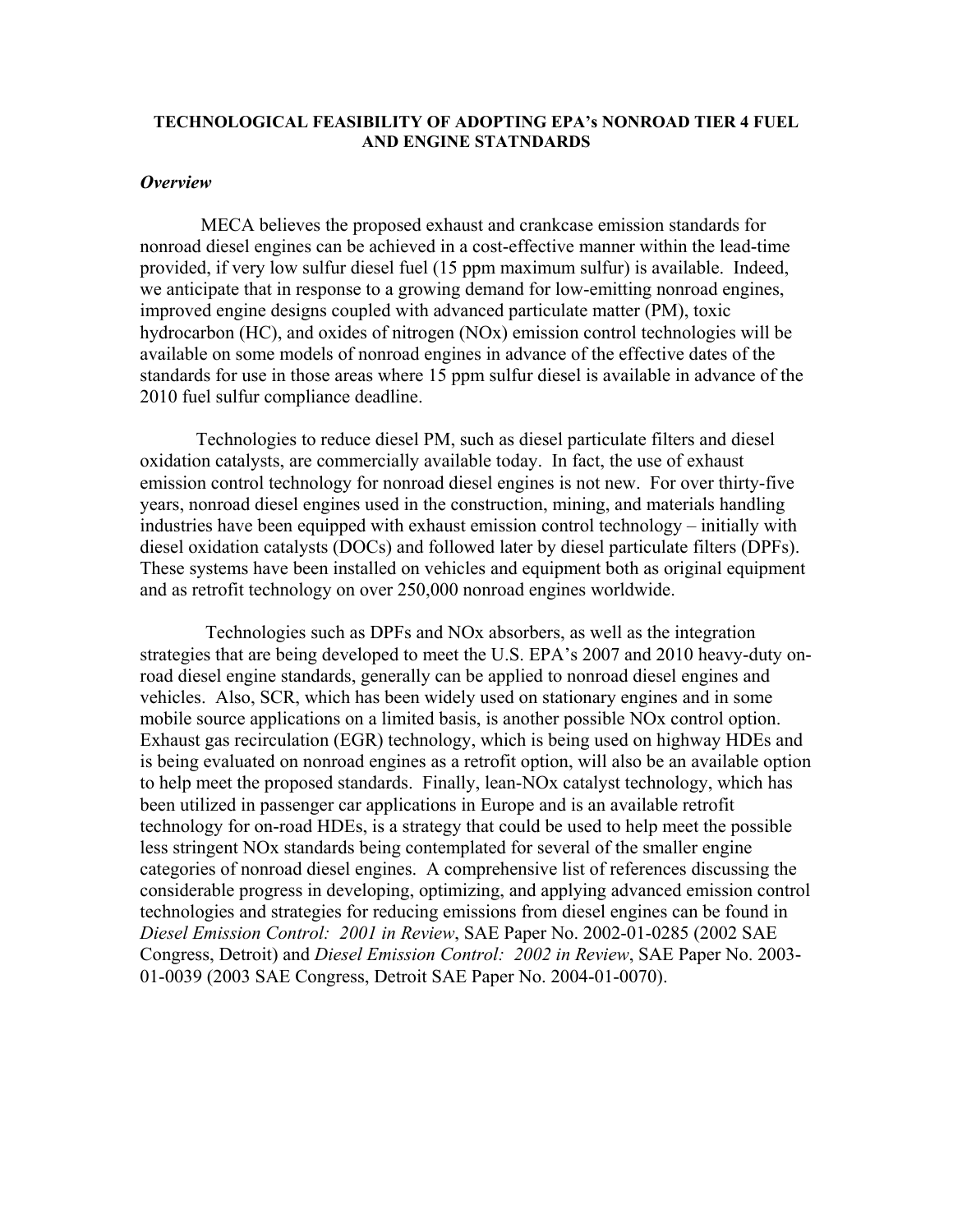#### **PM, Toxic HC, NOx Emission Control Technology Capability and Experience**

As part of EPA's Tier 4 nonroad diesel rulemaking, MECA concurred with the U. S. EPA's conclusion that, while important differences exist, nonroad diesel engines operate fundamentally like on-road diesel HDEs. With the availability of 15 ppm sulfur fuel and adequate leadtime, we agreed with the Agency that nonroad diesel engines can be successfully designed to utilize the advanced emission control technology that will be employed to meet their on-road HDE standards, which take effect beginning in 2007 and will be fully implemented by 2010. Therefore this should not present a problem for the implementation of your program.

MECA supported EPA's conclusion that filter technology with PM control efficiencies of up to 90 percent or more can be cost-effectively employed on nonroad diesel engines from 25 hp to >750 hp and that advanced, high efficiency NOx control technologies, such as NOx adsorbers, will be available for nonroad engines ranging from 75 hp to >750 hp. For nonroad diesel engines <25 hp, MECA believes that DOC technology is readily available to significantly reduce PM, CO, and HC emissions, including those HC species identified as air toxics.

Looking to the future we also believe that other cost-effective NOx and PM control strategies may emerge for these smaller engines, including such technologies as lean NOx catalysts (capable of reducing NOx by up to 25 percent or more) and lower efficiency DPFs (capable of reducing PM by 50-60 percent). Similarly, with regard to nonroad diesel engines in the 25 to <75 hp range, we believe cost-effective NOx control strategies (such as lean NOx catalyst technology or possibly low-pressure EGR) will emerge. Therefore, we recommended that as part of U.S. EPA's 2007 technical review of emissions standards for nonroad diesel engines <75 hp, the Agency assess the availability of cost-effective PM and NOx controls and tighten the requirements if appropriate. In this event, we would encourage Environment Canada to do the same.

*Diesel Particulate Filters* (DPFs) – As noted above, DPFs are commercially available today. Over 70,000 on-road heavy-duty vehicles and 650,000 diesel passenger cars in Europe have been equipped with this technology. For nonroad engines, DPFs have been successfully installed and used on mining, construction, and materials handling equipment. In these nonroad engine applications, DPF systems have been successfully designed to function effectively over the specific duty cycle of the engine. DPF technology is projected to be utilized on highway heavy-duty diesel engines sold in the U.S. beginning with the 2007 model year. Indeed, DPFs are currently available on selected on-road diesel vehicles in the U.S. and Europe. This technology has demonstrated impressive durability characteristics in commercial operation in the U.S. and Europe and will be used across the board on diesel vehicles and engines in Japan beginning in 2005. Also, a growing number of different filter system designs and strategies – both passive and active – are emerging.

Where diesel fuel with <15 ppm sulfur is used, precious metal catalyst-based diesel particulate filters (CB-DPFs) have consistently demonstrated the capability to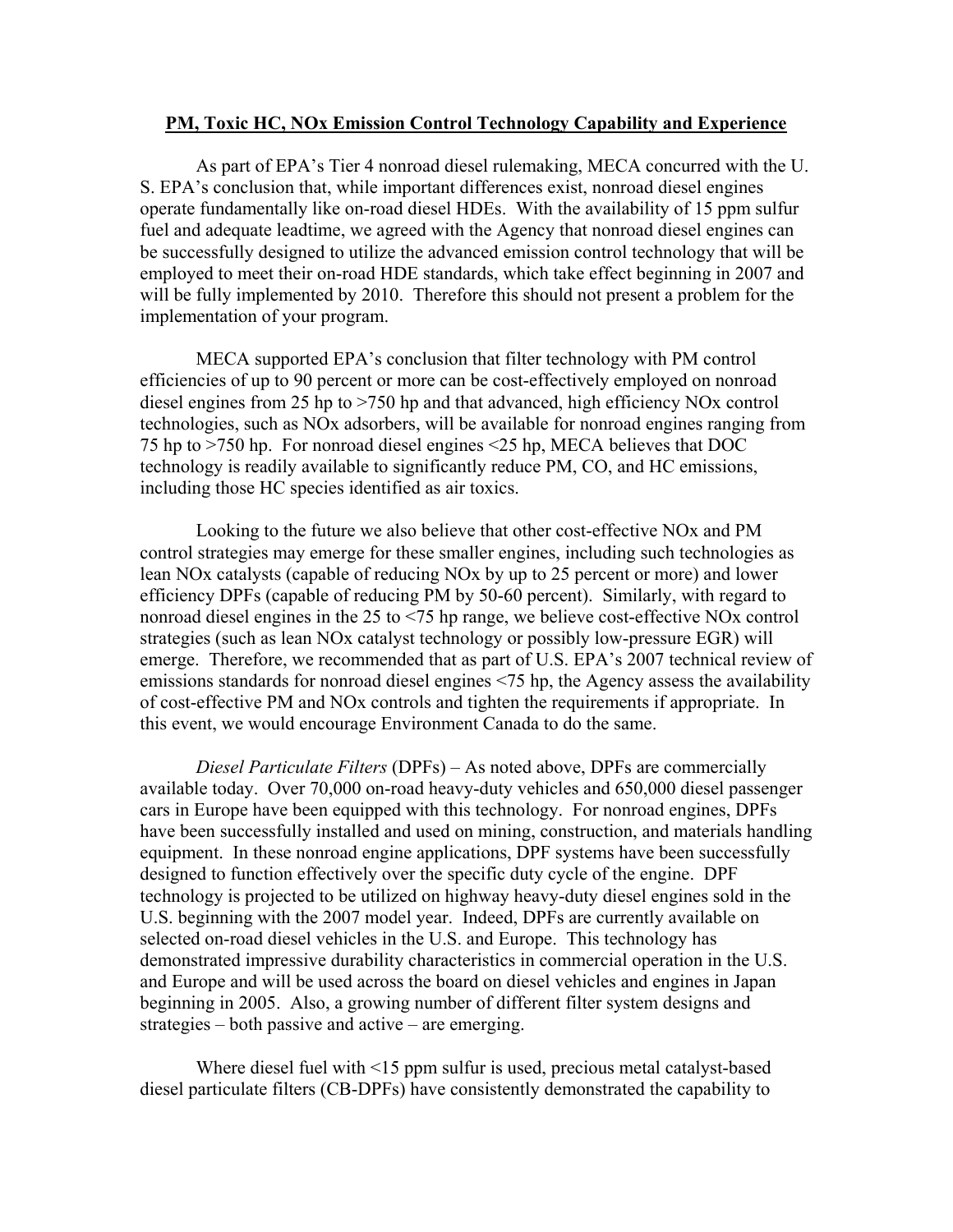reduce PM emissions on a mass basis by up to 90 percent or more. In addition, this technology has proven effective in reducing the carbon-based PM by up to 99.9+ percent, while significantly reducing particle numbers over the full range of particle size, including ultra-fine particles. Finally, CB-DPF technology, has demonstrated the capability to reduce a wide range of toxic hydrocarbon species and PAHs by up to 80 percent or more.

Also, particulate filter systems are emerging that are specially designed to provide exhaust flow turbulence and increased particulate residence time, and have achieved PM reductions in the 40 to 65+ percent range. One design is being evaluated for passenger car and heavy truck application in Europe (see, e.g., *New Diesel Catalyst systems to Achieve European Legislation – Tested on a Volvo S60 Passenger Car*, 24th Vienna Motor Symposium, May 15-16, 2003, Vienna, Austria). Another design is being developed by a different manufacturer for nonroad engine applications, including engines under 50 hp.

*Diesel Oxidation Catalysts (DOCs)* – DOC technology is available today and represents a cost-effective, interim PM control strategy for nonroad engines <75 hp. Indeed, this technology could be applied to virtually the entire range of nonroad engine applications in 2008 when the 500 ppm sulfur diesel is available. Over 400,000 nonroad vehicles and equipment, including mining vehicles, skid steer loaders, forklift trucks, construction vehicles, and stationary engines, as well as over 50,000,000 diesel passenger cars and over 1.5 million trucks and buses worldwide have been equipped with DOCs.

*NOx Adsorber Technology –* MECA concurred with the U. S. EPA's assessment that NOx adsorber technology, which the Agency and MECA anticipate will be utilized to help meet the 2007/2010 on-road HDE standards, will also be an available NOx control strategy to help meet the NOx standards applicable to nonroad engines >75 hp. NOx adsorber catalysts are currently being used commercially in light-duty gasoline direct injection (GDI) engines. This technology continues to undergo extensive research and development in anticipation of the U.S. 2007/2010 on-road heavy-duty diesel engine regulations to help significantly reduce NOx emissions. The progress in developing and optimizing this technology has been extremely impressive. The Clean Diesel Independent Review Panel charged by U. S. EPA to assess the technological progress in meeting the 2007/2010 standards, concluded in 2002 that NOx adsorber technology development was on track to help meet their on-road HDE standards and no technological roadblocks were identified.

 The current focus of NOx adsorber technology development and optimization is on: 1) expanding the operating temperature window in which the technology will perform, 2) improving the thermal durability of the technology, 3) improving the desulfurization methods and performance, and 4) improving system packaging and integration. The progress being made in these areas continues to be impressive. In lightduty applications, several automobile manufacturers are conducting field tests with NOx adsorber/DPF systems and one manufacturer has initiated sales of vehicles equipped with such a system in Japan and in Europe in 2004. While NOx adsorber catalysts are not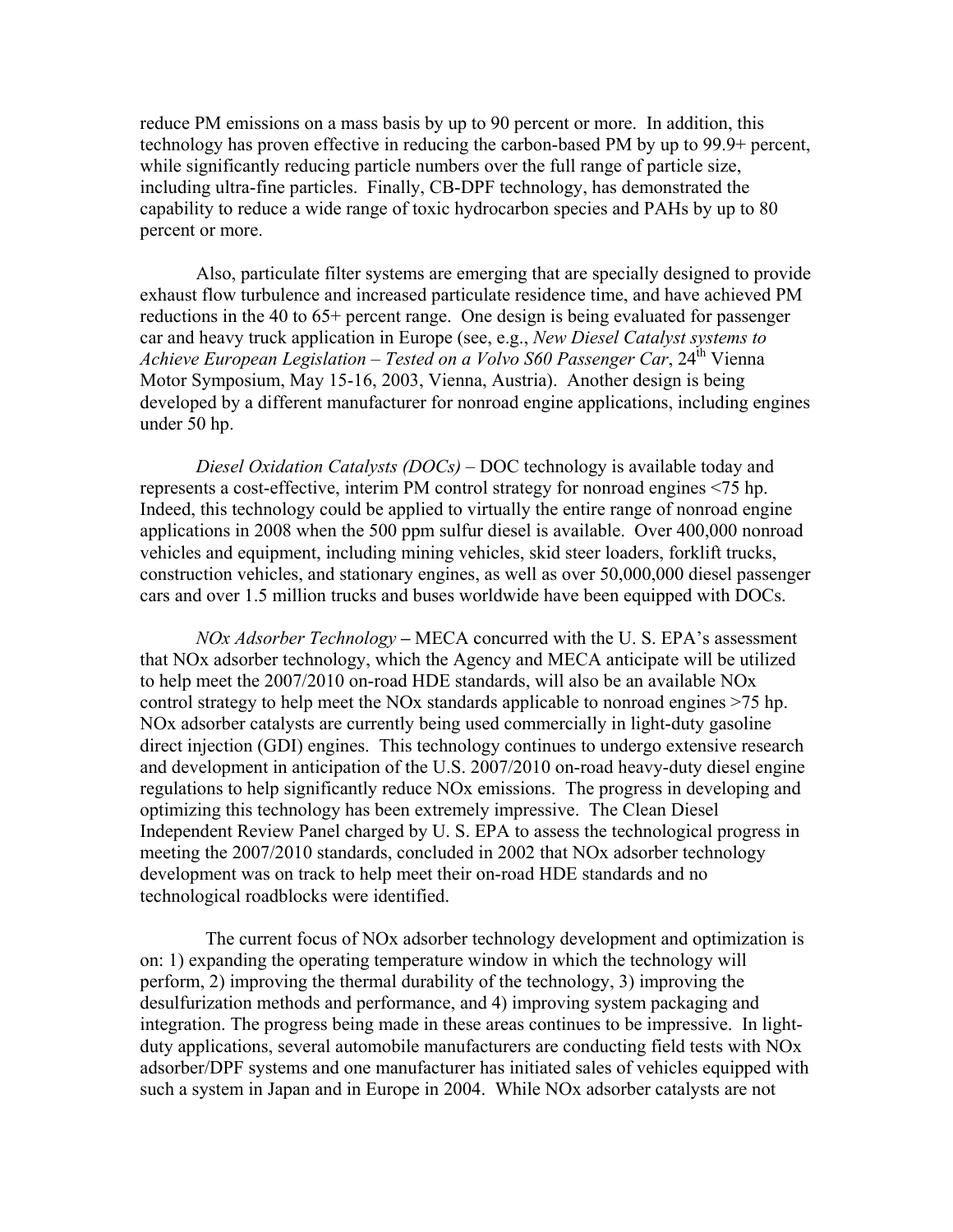currently available for nonroad diesel engines, we believe NOx adsorbers and the associated engine technologies will be available for use on nonroad diesel engines within the leadtime provided in the proposal. The incorporation of on-highway type fueling systems will allow for the use of NOx adsorber technology on smaller diesel engines as well.

*Selective Catalytic Reduction (SCR) Technology* – SCR technology is another NOx control strategy that could be utilized to help meet the proposed nonroad diesel emission standards. SCR has been used to control NOx emissions from stationary sources for over 15 years. More recently, it has been applied to select mobile sources including trucks, marine vessels, and locomotives. In 2005, SCR is expected to be introduced on the on-road diesel HDE engines in efforts to help meet the Euro 4 emission standards. Applying SCR to diesel-powered engines provides simultaneous reductions of NOx, PM, and HC emissions. SCR technology has been installed a variety of marine applications in Europe including ferries, cargo vessels, and tugboats since the mid-1990s. The capacity of the engines equipped with SCR ranged from 450 to over 10,000 kW.

*Low-Pressure EGR* – This technology is being successfully demonstrated in retrofit applications on trucks, buses, and other applications. Over 1500 systems are running worldwide. Low-pressure EGR has demonstrated a NOx control capability in the range of 30 to 60 percent. With an active DPF and <15 ppm sulfur diesel, control levels as high as 80 percent may be achievable. Current experience with low-pressure EGR is in the 185-440 hp range, but the technology could be optimized for a larger range of engine categories. This technology is expected to be an available option for nonroad engines.

*Lean NOx Catalyst (LNC) Technology* – This technology, has been utilized in passenger car applications in Europe, and was recently verified by the California Air Resources Board (25 percent NOx control) in retrofit applications. This technology, which is being used in combination with both DPFs or DOCs, is being demonstrated and commercialized for a variety of nonroad applications, including heavy-duty earthmoving equipment, agricultural pumps, and portable engines.

*Crankcase Emission Controls* – The U. S. EPA nonroad Tier 4 program includes the control of crankcase emissions from turbocharged nonroad diesel engines. Currently on diesel engines, a rudimentary filter may be installed on the crankcase breather (the vent for the oil reservoir), but a substantial amount of particulate matter is released to the atmosphere. For diesel engines used in motor vehicle applications, emissions through the breather may exceed 0.7 g/bhp-hr during idle conditions on recent model year engines.

One solution to this emissions problem is the use of a multi-stage filter designed to collect, coalesce, and return the emitted lube oil to the engine's sump. Filtered gases are returned to the intake system, balancing the differential pressures involved. Typical systems consist of a filter housing, a pressure regulator, a pressure relief valve and an oil check valve. These systems have the capability to virtually eliminate crankcase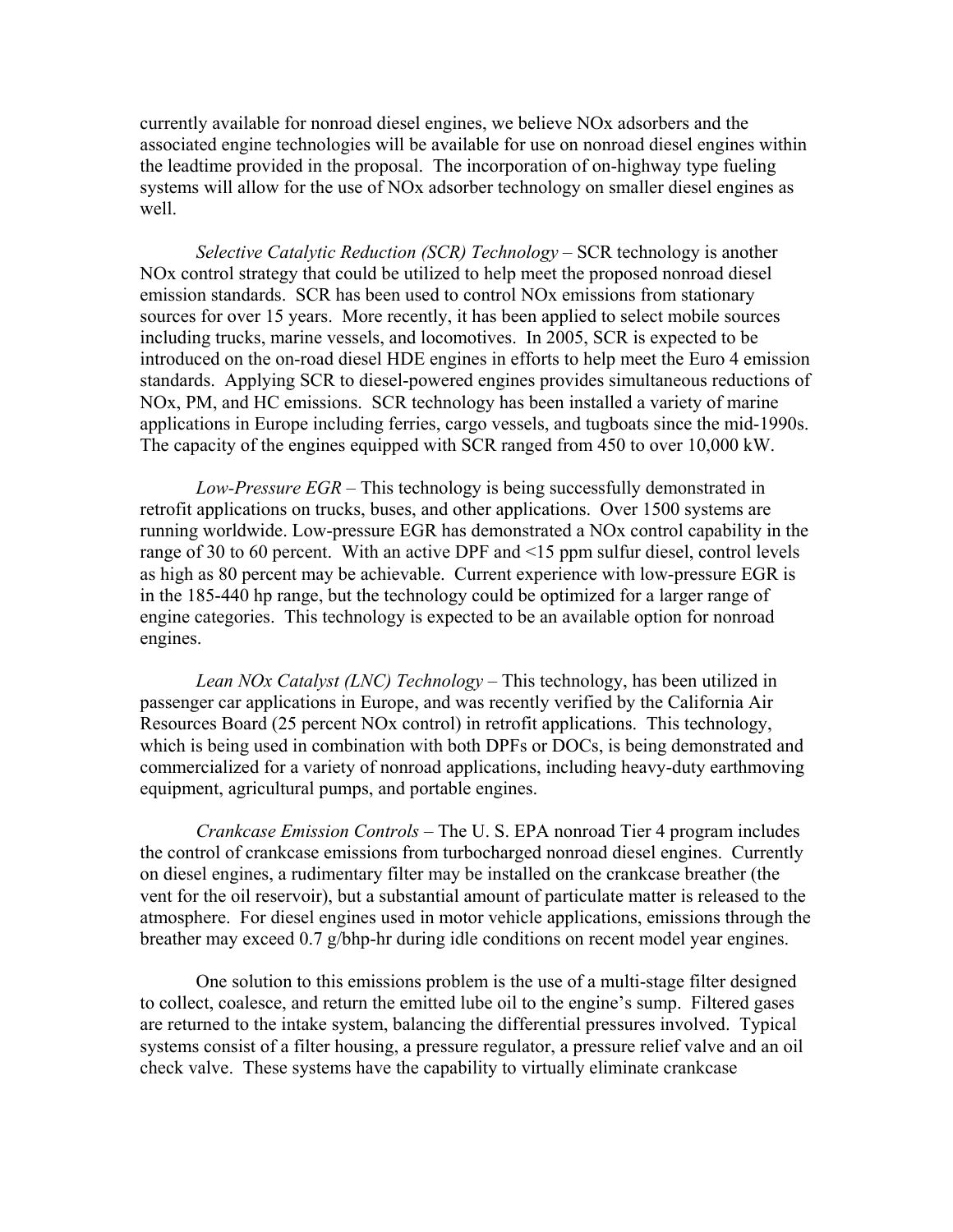emissions. This technology is currently being used in Europe and will be used on highway diesel heavy-duty engines in the U.S. beginning in 2007.

### *Emission Control Technology Can and Has Been Applied to Nonroad Engines*

 Proper integration of emission control technology on nonroad vehicles and equipment is important for three reasons: 1) to ensure the system is installed at the appropriate place in the exhaust system to enable the control device to function at optimum effectiveness, 2) to ensure the system physically fits in the available space, and 3) to ensure safety. Over 25 years of experience in integrating emission control technologies on a variety of diesel and SI nonroad vehicles and equipment ranging from <25 hp to over 750 hp provides a clear indication that emission control technology can be successfully integrated on a wide range of nonroad vehicles to meet EPA's Tier 4 nonroad standards. This experience has also demonstrated that, by taking a systems approach, exhaust technology can be applied to achieve required emission reductions without compromising engine performance, engine durability, or safety. For example, both DOCs and DPFs have been successfully integrated on nonroad diesel engines ranging from >75 hp (e.g., materials handling equipment) to over 750 hp (e.g., mining equipment, locomotives and stationary engines).

Two examples of integrating emission control technologies on very small engines (25 hp or less) include: 1) the successful design and installation of over 15 million catalysts worldwide on small motorcycles and mopeds, and 2) the installation of over one million catalyst devices on a variety of lawn and garden equipment including chainsaws, trimmers, and lawn mowers in the U.S. and Europe. The same type of innovations in design and packaging can be applied to even the smallest-sized nonroad diesel engines.

Experience with over 400,000 nonroad diesel engines and millions of small SI engines has also shown that emission control systems can be successfully integrated to ensure the safety of the vehicle operator and others. In addition, exhaust emission control technology can be and has been designed for and integrated on to vehicles to address special operating concerns and environments. For example, where equipment is used in explosive operating environments, such as underground coal mines, emission control technology has been designed to meet special surface temperature requirements. Finally, exhaust emission control technologies can be and have been installed on vehicles so as not to impair operator visibility.

Some varieties of nonroad equipment operate in rigorous environments and/or experience significant engine vibration. Therefore, an important aspect of vehicle integration is to ensure that emission control technology can withstand the vibration and or extreme operating conditions associated with the operation of certain nonroad vehicles. Emission control technology can be designed, installed, and operated to provide effective, reliable, and durable performance under these extreme conditions. This fact is demonstrated by the systems that have been used in underground mining applications for years – DOCs having been in service for the life of the vehicle and DPFs having been installed on equipment that has operated for over 15,000 hours in rugged work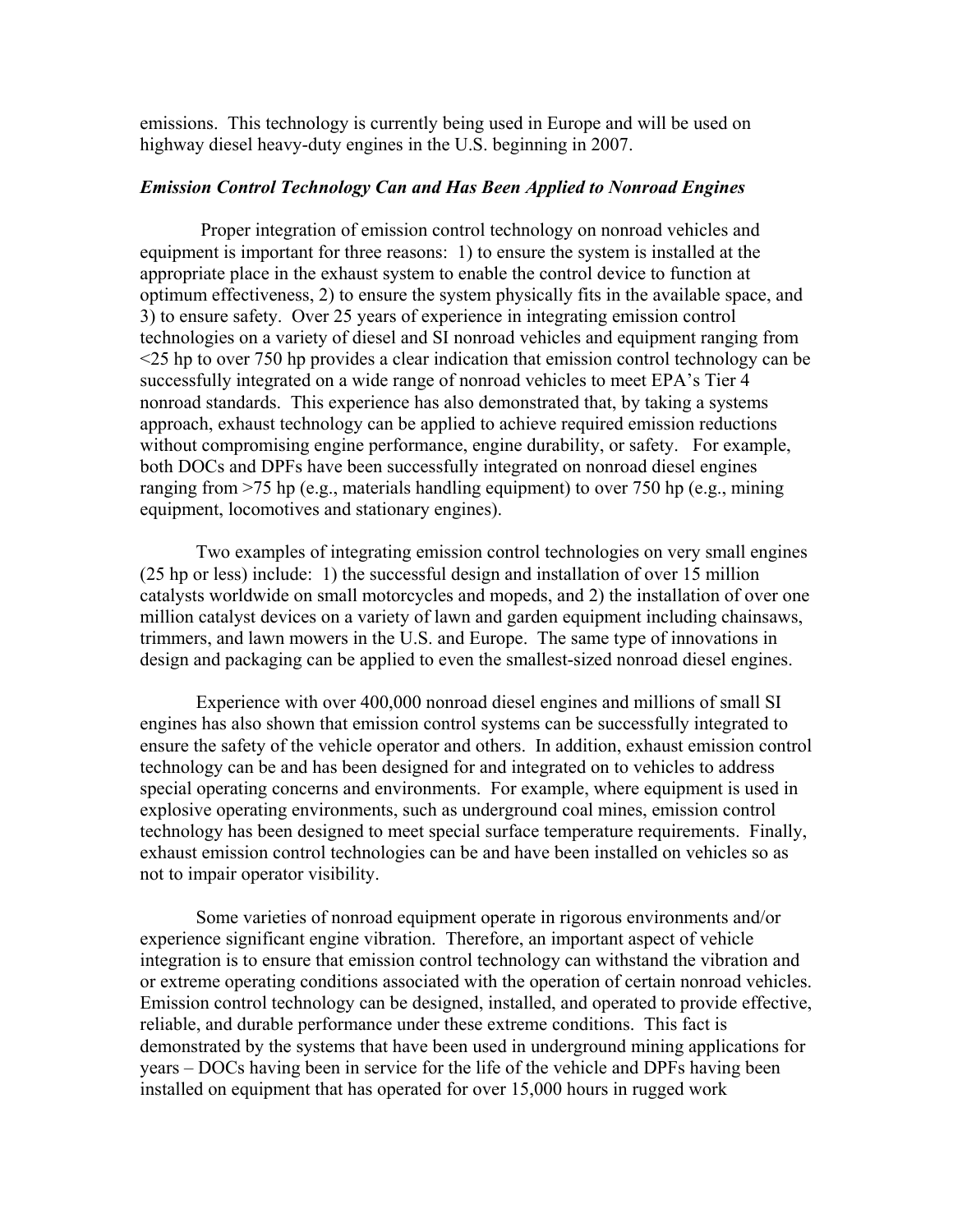environments and still provided effective emission reduction performance.Finally, the fact that exhaust emission control technologies have been used for many years in nonroad applications and proven to be durable attests to the fact the technologies can withstand the dust and moisture associated with many of the nonroad environments where the technologies have been used.

A more detailed discussion of the emission control technologies for nonroad diesel engines, operating experience, and application considerations can be found in a document prepared by MECA entitled *Exhaust Emission Controls Available to Reduce Emissions from Nonroad Diesel Engines*. A copy of this report is attached to this statement.

# *The Emission Control Technology Industry Will Be Able to Provide Product and Technical Support to Enable Nonroad Engines to Help Meet the Applicable Emission Standards*

During the U.S. EPA Tier 4 nonroad public hearings some engine and equipment manufacturers expressed concern that the emission control industry might not be able to provide the technical assistance needed to optimize emission control technologies for the wide variety of engines and engine/equipment applications. Our industry will have the capacity to engineer prototypes, provide technical assistance, and manufacturer the needed products in adequate quantities to meet the engineering and production schedules of the engine and equipment manufacturers over the full range of engine applications covered by proposed rule. As noted above, MECA member companies are committed to spending over \$1.8 billion to develop and manufacture diesel emission control technology for diesel engines. A significant portion of those expenditures is targeted at increasing the manufacturing capacity to meet the anticipated demand. Also, the number of companies developing and manufacturing emission control technologies for diesel engines continues to grow. Both your proposed regulations and U. S. EPA's rule sequencing and phasing-in of emission standards for various engine sizes and with provisions for ample lead times will further facilitate meeting product demand. Over the 30 years of the U.S. mobile source emission control program, concerns have been raised regarding the ability of the emission control industry to provide needed technical assistance and product in a timely fashion to meet new standards. Our industry has consistently demonstrated the ability to deliver both the technical assistance and the volume of product needed in a timely fashion.

### **THE NEED FOR LOW SULFUR DIESEL FUEL**

### *15 ppm Sulfur Limit*

The adverse impacts of sulfur in diesel fuel on catalyst-based diesel particulate filters and NOx adsorbers, cited by EPA in its proposal as the technologies that in all likelihood will be used to help meet the proposed nonroad diesel emission standards, is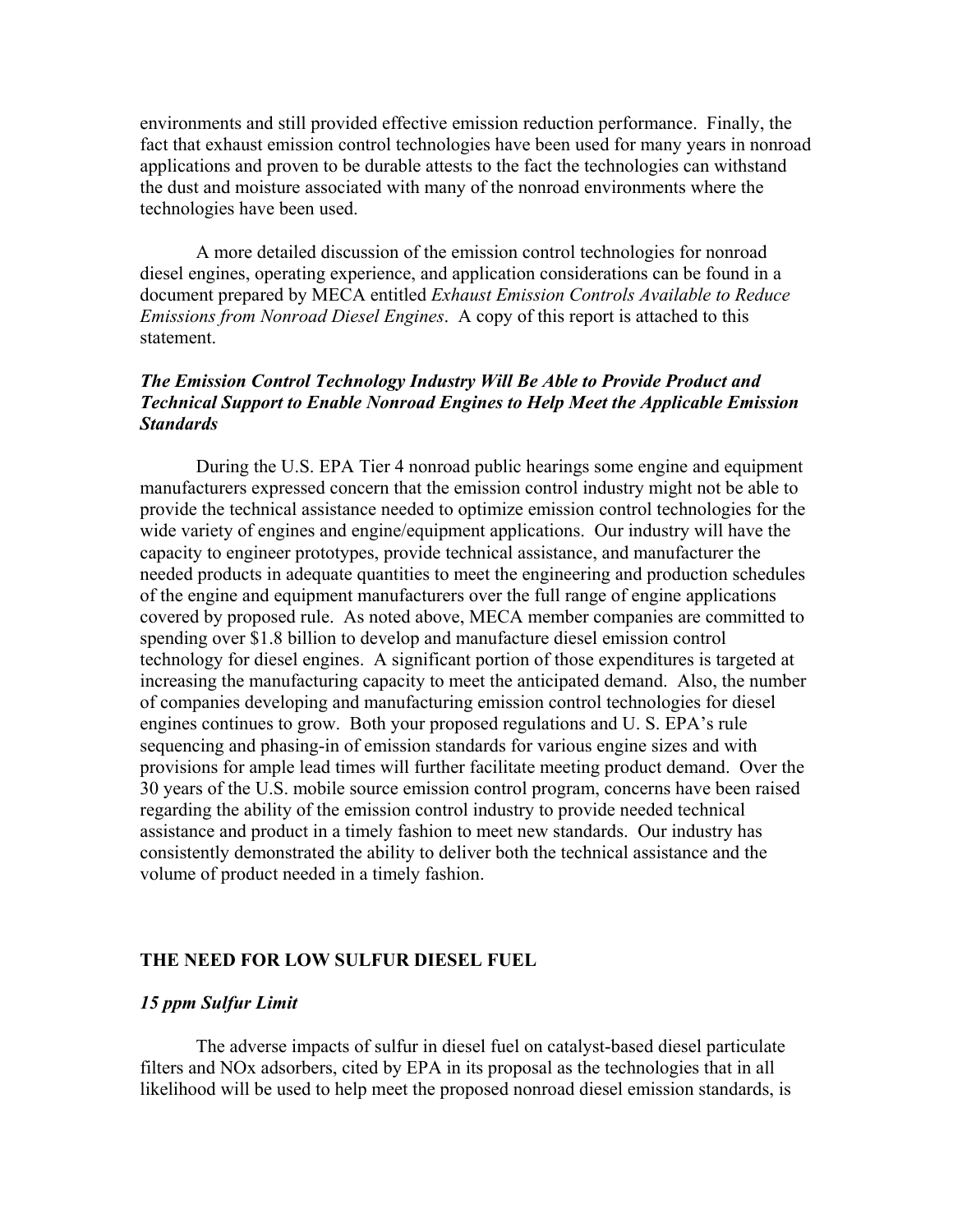now clearly established and is well documented in their Regulation. As is the case with meeting the 2007/2010 on-road HDE standards, <15 ppm diesel sulfur fuel is absolutely essential for meeting EPA's proposed PM standards for nonroad diesel engines 25 to >750 hp and EPA's proposed NOx standards for nonroad diesel engines 75 to >750 hp.

Sulfur affects precious metal catalyst-based diesel particulate filter performance by inhibiting the performance of catalytic materials upstream of or on the filter. This phenomenon not only adversely affects the ability to reduce emissions, but also adversely impacts the capability of these filters to regenerate – there is a direct trade-off between sulfur levels in the fuel and the ability to achieve regeneration. Sulfur also competes with chemical reactions intended to reduce pollutant emissions and creates particulate matter through catalytic sulfate formation. The availability of very low, <15 ppm sulfur fuel will enable these filters to be designed for improved PM filter regeneration and emission control performance, as well as to minimize any increase in sulfate emissions. Indeed, diesel fuel containing <15 ppm sulfur is required to ensure maximum emission control performance on the broadest range of diesel nonroad engines possible.

Diesel fuel with less than 15 ppm sulfur is absolutely essential to commercializing NOx adsorber systems that can function effectively both for on-road and nonroad diesel engine applications. At higher sulfur levels, a NOx adsorber quickly becomes ineffective as the sulfur attaches to the sites meant to "trap" the NOx. The sulfur remains attached to these sites until high temperature, rich conditions, which are not characteristic to normal diesel engine operation, are met.

Also, while a sulfur regeneration mode or desulfurization cycle will need to be employed in any case, the frequency of desulfurization must be kept to a minimum to avoid substantial fuel economy penalties and perhaps a degradation of the NOx adsorber performance that, in turn, will require an even more frequent desulfurization. As the sulfur level increases, the frequency, as well as the severity, of regenerations needed increases.

The effectiveness of other NOx control technologies, such as SCR and lean NOx catalyst technology, that may play a role in reducing emissions from nonroad diesel engines would greatly benefit from the use of <15 ppm in terms of improved emission control performance and minimization of the sulfate formation when precious metals are used. Finally, while DOC technology will function effectively with <500 ppm fuel, the availability of 15 ppm will improve overall catalyst PM control efficiency by reducing the sulfate production and will enable the utilization of more active catalyst formulations that could provide greater reductions in toxic HC and the soluble organic fraction (SOF) of the PM emissions.

MECA supports the concept of extending the 15 ppm sulfur limit to diesel fuel sold for use by marine vessels and locomotives. If 15 ppm sulfur fuel were available for these engines, it would open the possibility for the use of the type of advanced emission control technology that will be used on other categories of nonroad engines and on-road heavy-duty diesel engines to provide significant PM, NOx, and toxic HC emission